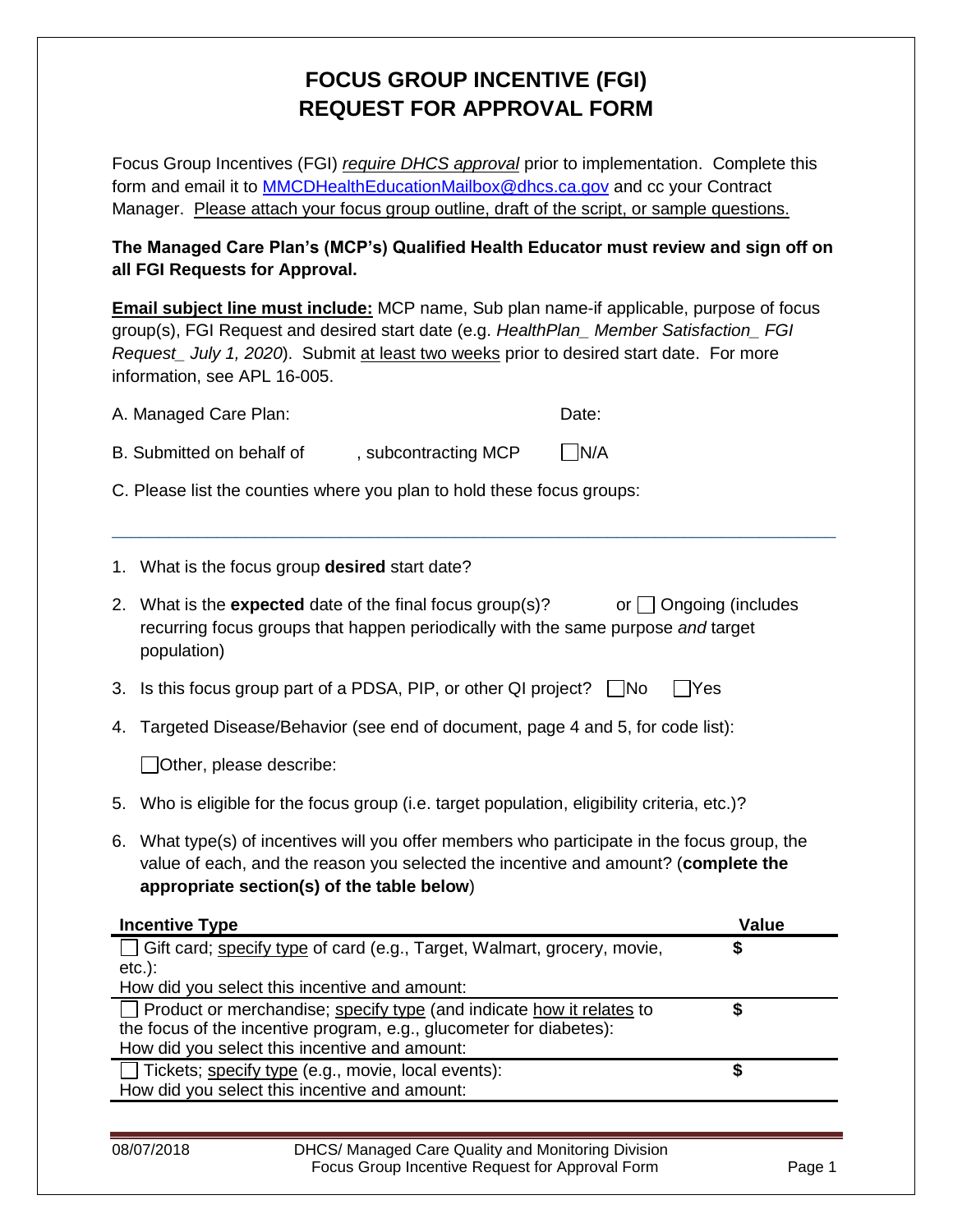| Transportation; specify type (e.g., vouchers or tokens for bus, taxi, | \$ |
|-----------------------------------------------------------------------|----|
| $etc.$ ):<br>How did you select this incentive and amount:            |    |
| Enrollment or monthly membership fees; specify type of membership:    | \$ |
| How did you select this incentive and amount:                         |    |
| Drawing/Raffle (specify drawing item(s) and maximum number of         |    |
| drawing winners):<br>How did you select this incentive and amount:    |    |
| Points Rewards Program (how many points will be awarded?):            |    |
| How did you select this incentive and amount:                         |    |
| Other, please describe:                                               | \$ |
| How did you select this incentive and amount:                         |    |

- 7. How many members do you intend to have for each focus group? List range (e.g.  $6 10$ ): –
- 8. How many focus groups do you plan to conduct for this specific request (if ongoing, enter how many focus groups you plan to conduct annually)?
- 9. What is the intended length of time for each focus group? minutes
- 10. List languages other than English in which the focus group(s) will be conducted, and the number of focus groups for each language, if applicable:
- 11. Please acknowledge that your MCP has addressed the following in planning the **implementation** for this FGI:

MCP has determined how eligible members will be **recruited** for the focus group(s)

MCP has considered how to **reduce barriers** for members to attend the focus group(s) (time of day of group, transportation and/or child care services provided, food offered, etc.)

MCP has determined the **location** where the focus group(s) will be held is appropriate and convenient for the recruited population

MCP has determined whether and how to **notify providers** of the focus group(s)

MCP will **inform members** that gift cards cannot be used for purchasing tobacco, alcohol, or firearms, if applicable

12. Please acknowledge that your MCP has addressed the following in planning the **evaluation** for this FGI:

MCP has a process in place to count the **number of focus groups** conducted

MCP has a process in place to count the **number of members who attend** each focus group